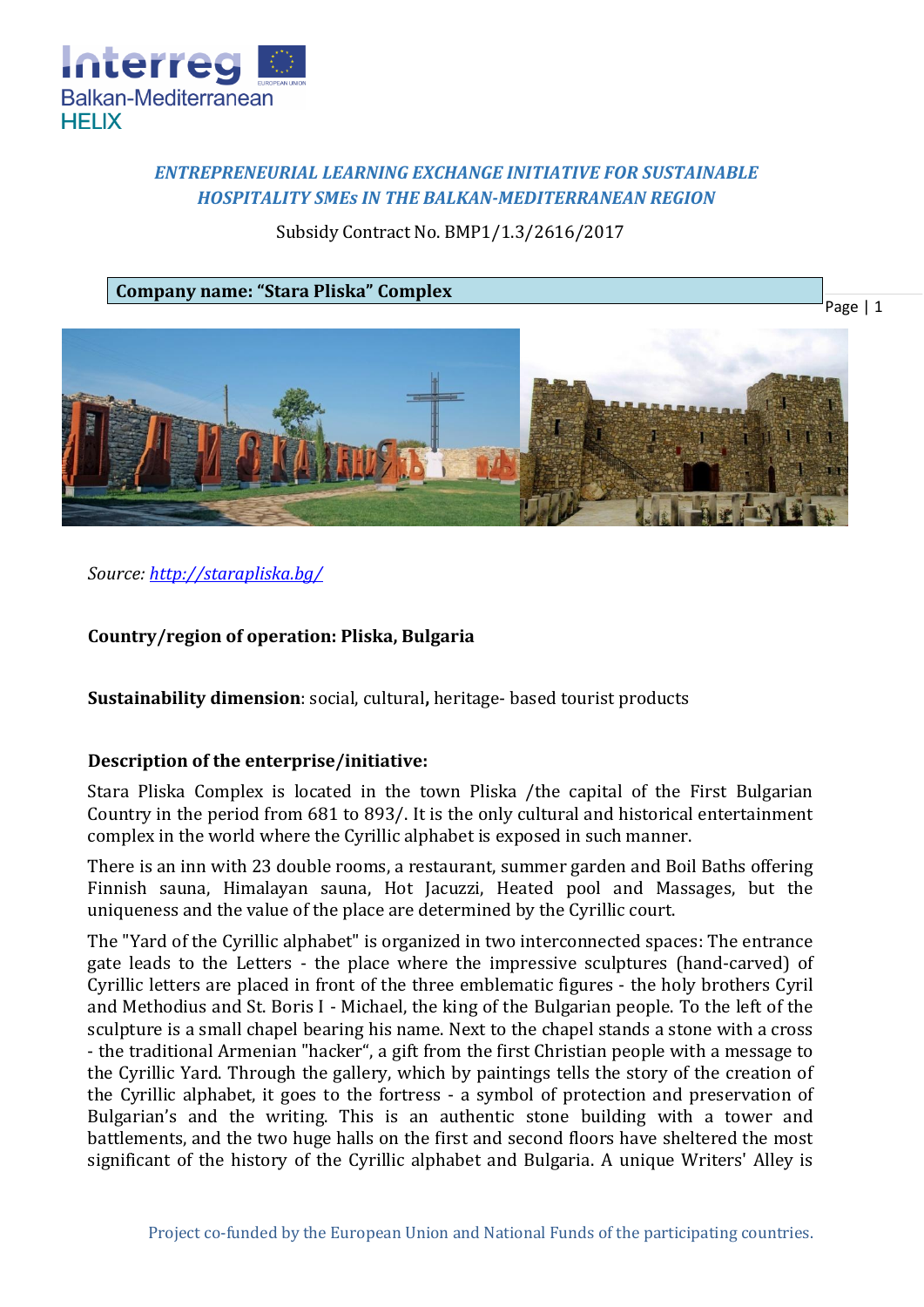

situated in front of the fortress, featuring artists from different national cultures and religions, who have written and write in Cyrillic alphabet.

The Cyrillic yard is the place where Cyrillic letters return home after they have given light and knowledge to a significant part of humanity.

### **Social/ community impact sought:**

Page | 2

Eight Bulgarian saints had participated in the creation of the Cyrillic alphabet: Cyril and Methodius, Clement, Naum, Angelarius, Sava, Gorazd (St. Sedmochislenitsi) and King Boris. As being the alphabet with the most martyr historical destiny, the aim of creation the complex was to bring to life the place where the Cyrillic alphabet started its journey to the world, because the Cyrillic alphabet has appeared as a script for the Slavic Christian people, but today millions of Muslims, Buddhists and other religious communities also write on the alphabet created by the Bulgarians.

**Stakeholders:** Young and adult from all over the world

## **Approach applied:**

Entering the hall on the first floor of the fortress, the visitor crosses the boundaries of time and finds himself in the medieval atmosphere of the letter creation. Here comes the history of writing. Wax sculptures convey the magic of the tale of the majesty of the Bulgarian word and its blessings. In front of the eastern wall, on a stone podium, there is a composition with the students of the Slavs' first teachers. On the southern and western walls, on wood-carved panels, the letters of the two alphabets are read - the Glagolitsa and the Cyrillic alphabet. With exquisite images of Cyrillic letters on the stone wall there are the words "God", "Faith", "Spirit", and "Clement". The warmth of the wood combined with the hardness of the stone exudes strength and longevity of spirituality left by the first Slavic alphabets. The historical story continues on the second floor of the fortress with the most glorious rulers, making the First Bulgarian Country an invincible European force - Kubrat, the founder of the Old Great Bulgaria, his son Asparuh, who established today's Bulgaria, his successor Tervel who stopped the Islamic invasion and was called "the savior of Europe", the first Bulgarian legislator - Krum, Omurtag - the builder and knyaz Boris I-Mihail– the Baptist.

## **Innovation applied:**

**"**Stara Pliska" Complex is the only cultural and historical entertainment complex in the world created to perpetuate the feats of the creators of the Slavonic alphabet. The home of Cyrillic letters and their history is created not by a state institution or organization, but by an Armenian - Karen Aleksanian - who has settled in Bulgaria and learned a lot about the history. With personal funds, he purchases over 700 hectares of land, hired builders, architects, Bulgarian and foreign artists who fulfilled his ideas.